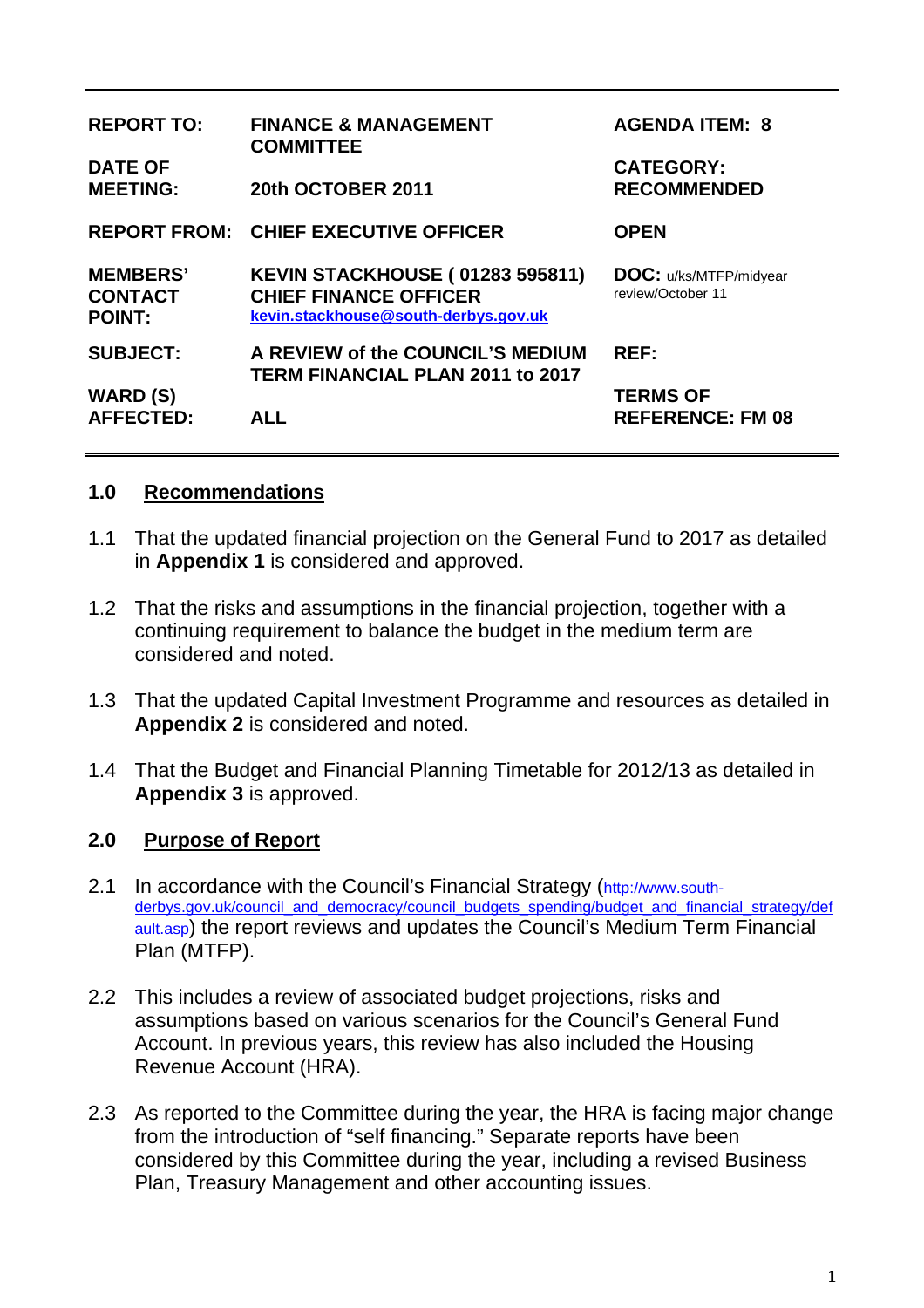- 2.4 Indeed, a separate report elsewhere on this Agenda considers the options for the debt take-on and to finance the 30-year Business Plan. Budgets, risks and assumptions have and are being considered as part of that process and it is not intended to repeat those in this report.
- 2.5 In the meantime, this report updates the Council's medium term financial position following the reported out-turn for 2010/11, together with changes since the 2011/12 budget-round. It is intended to set an indicative position ahead of the forthcoming 2012/13 budget-round and aims to gauge in overall terms, the Council's updated financial position on its General Fund.

# **Aims of the Council's Financial Planning Framework**

- 2.6 A key factor within the Council's overall Financial Strategy is medium term financial planning. This is to achieve a sound and sustainable financial position in accordance with the Corporate Plan objective of achieving "value for money."
- 2.7 The main target within the Financial Strategy is to achieve a minimum level of general reserves by the end of every financial planning period. This is based on a Medium Term Financial Plan (MTFP) which sets out a financial projection and commentary on the key spending areas across the Council.
- 2.8 The main focus of the projection is to estimate the Council's future financial position. It should not be used as an indication of impending financial difficulties, but is an early warning sign of the financial challenges that lie ahead in future years.
- 2.9 This then provides an opportunity to take proper and planned remedial action. In addition, it is used as the basis for building detailed budget plans each year.
- 2.10 It also helps the Council to focus on the resources that it will have available during and at the end of each period. In addition, it helps to identify where resources and spending are changing in the medium term to enable action to be taken at an early stage to prevent any loss of financial stability.
- 2.11 Clearly, the projections are based on a series of assumptions (some of which are interlinked) based on an analysis of interest rates, inflation, together with the national economic situation and central government policy, etc. These do change which can affect the MTFP and consequently the Council's spending plans.

# **3.0 DETAIL - GENERAL FUND REVENUE ACCOUNT**

# **Background**

3.1 Apart from Council Housing, day-to-day income and expenditure on services is accounted for through the General Fund. The net expenditure is financed from Government Grant and Council Tax, with any shortfall being financed from the Council's Reserves.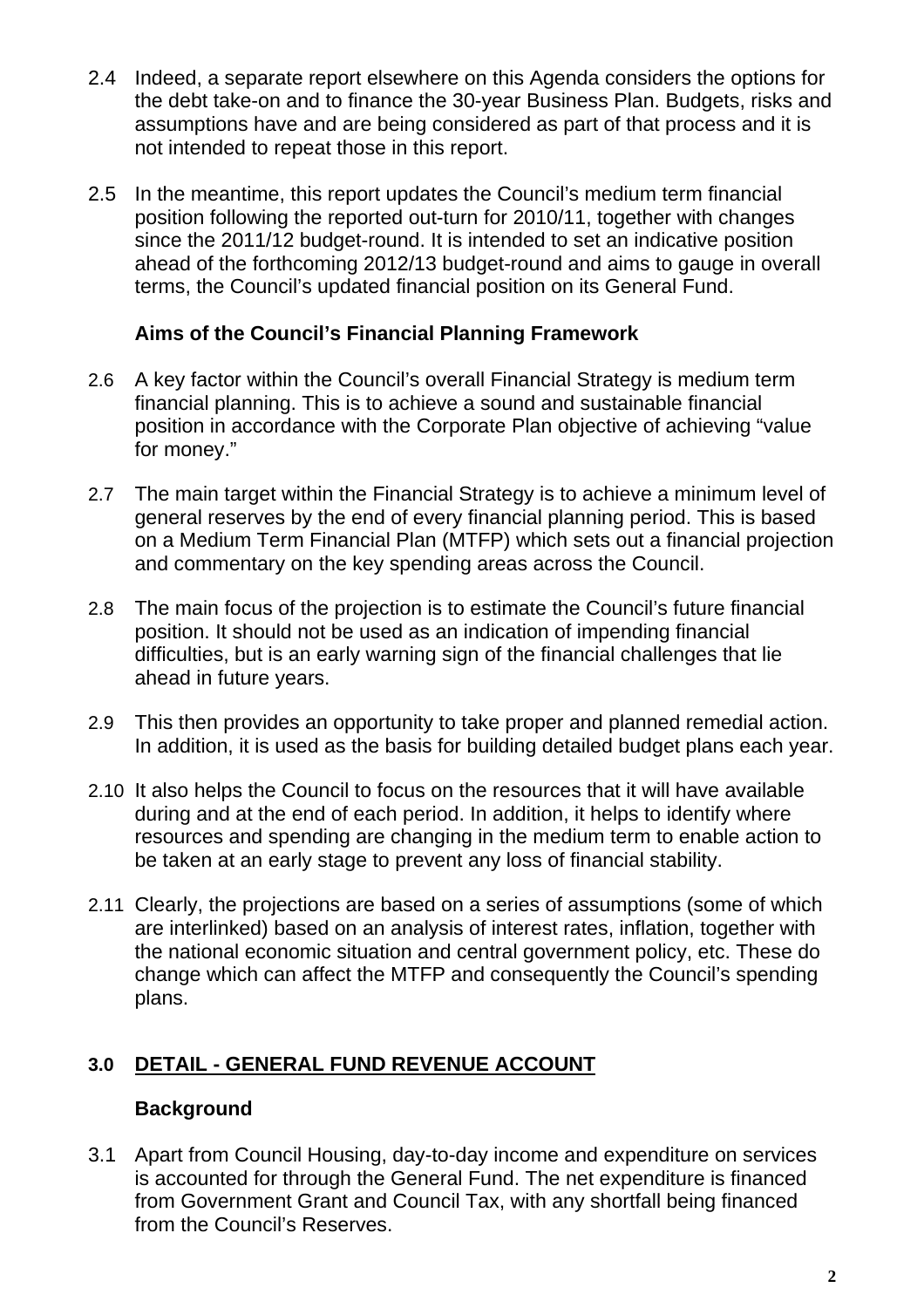3.2 In accordance with the Financial Strategy, a 5-year planning period, on a rolling basis, has been adopted for the General Fund.

# **The Position Entering this Review**

- 3.3 The General Fund position was last reviewed in February 2011 as part of setting the detailed budget and council tax level for 2011/12. The Committee will recall that this budget round presented major challenges in absorbing the effects of a significant reduction in central government grant.
- 3.4 During this period, budget savings were made from the Senior Management Restructure, together with a review of the Grounds Maintenance Service and the retendering of the Leisure Management Contract. On-going savings in these areas helped to meet, substantially, the reduction in grant.
- 3.5 Although the medium term position was sustained, it still relied on drawing down reserves to meet an on-going budget deficit to 2015/16. In addition, a provision was made against reserves to meet the Council's capital commitments should no capital resources be generated to finance these commitments.
- 3.6 Based on spending plans and after allowing for certain cost pressures in the future, the medium-term financial projection as at February 2011 is in **Table 1**, below.

| <b>YEAR</b> | <b>BUDGET</b><br><b>DEFICIT</b> | <b>CAPITAL</b><br><b>PROVISION</b> | <b>BALANCE</b><br>ΟF<br><b>RESERVES</b> |
|-------------|---------------------------------|------------------------------------|-----------------------------------------|
| 2010/11     | 194,050                         |                                    | 3,056,500                               |
| 2011/12     | 357,898                         | 395,000                            | 2,303,602                               |
| 2012/13     | 15,875                          | 285,000                            | 2,002,727                               |
| 2013/14     | 100,311                         | 310,000                            | 1,592,416                               |
| 2014/15     | 168,671                         | 250,000                            | 1,173,745                               |
| 2015/16     | 404,675                         | 270,000                            | 499,070                                 |

#### **Table 1 – General Fund Projection (As at February 2011**)

**Note: The budget deficits for 2011/12 and 2015/16 include a provision of £101,000 and £125,000 respectively to fund the costs of local district elections**.

- 3.7 The projection in February showed that based on spending plans, the level of reserves would fall well below the minimum level of £1m by 2015/16, with an increasing budget deficit. Therefore, in setting the Budget for 2011/12, the Council approved a minimum savings target of £280,000 by 2012/13.
- 3.8 This amount was calculated as the figure required to finance the underlying budget deficit and to maintain reserves above £1m by 2105/16.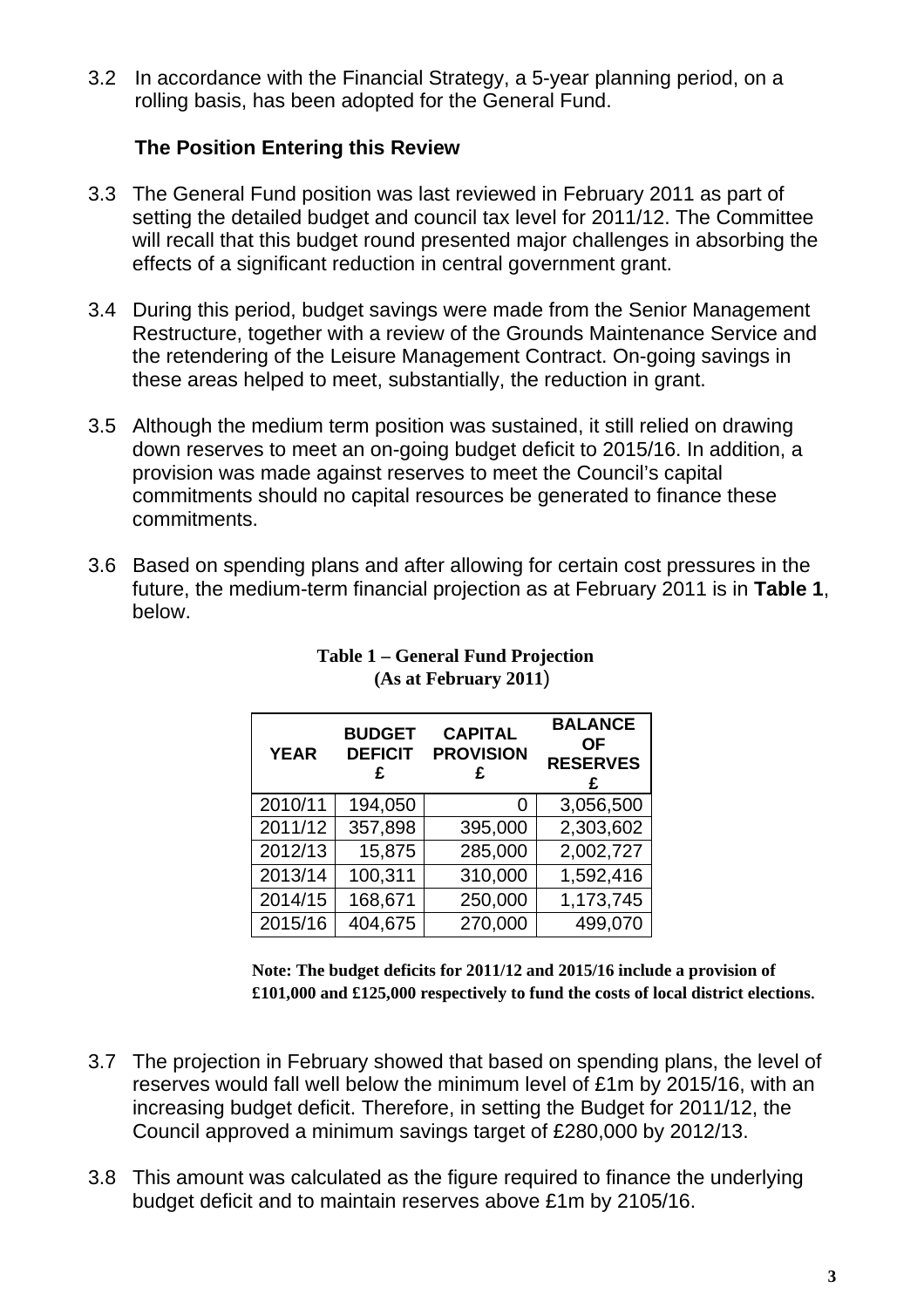# **Updated Projection**

- 3.9 The projection has now been updated and rolled forward to include 2016/17 in accordance with the 5-year planning period. It reflects budget savings reported to Committee since February, the effect of the 2010/11 out-turn and other changes which are detailed in subsequent sections.
- 3.10 The full projection is detailed in **Appendix 1** with a summary in Table 2 below.

| Year    | <b>Budget</b><br><b>Deficit</b><br>£ | <b>Capital</b><br><b>Provision</b><br>£ | <b>Balance</b><br>οf<br><b>Reserves</b><br>£ |
|---------|--------------------------------------|-----------------------------------------|----------------------------------------------|
| 2011/12 | 515,443                              | O                                       | 2,575,937                                    |
| 2012/13 | 238,834                              | 0                                       | 2,337,103                                    |
| 2013/14 | 215,329                              | 0                                       | 2,121,774                                    |
| 2014/15 | 178,635                              | 0                                       | 1,943,139                                    |
| 2015/16 | 347,290                              | O)                                      | 1,595,849                                    |
| 2016/17 | 301,024                              | 250,000                                 | 1,044,825                                    |

#### **Table 2 – Updated General Fund Projection (As at October 2011**)

- 3.11 The updated projection shows an improved position overall compared to February. This is mainly due to the capital provision being replaced by the proceeds from the sale of Bretby Crematorium as reported to the Committee in September.
- 3.12 This has helped to maintain the reserve balances above the minimum level of £1m by 2016/17.
- 3.13 However, there is still an underlying budget deficit. Although this is reducing, it is still projected to be approximately £300,000 by 2016/17 based on current spending plans and after other adjustments.
- 3.14 The main reasons for the change in the projected level of reserves is summarised in Table 3 below.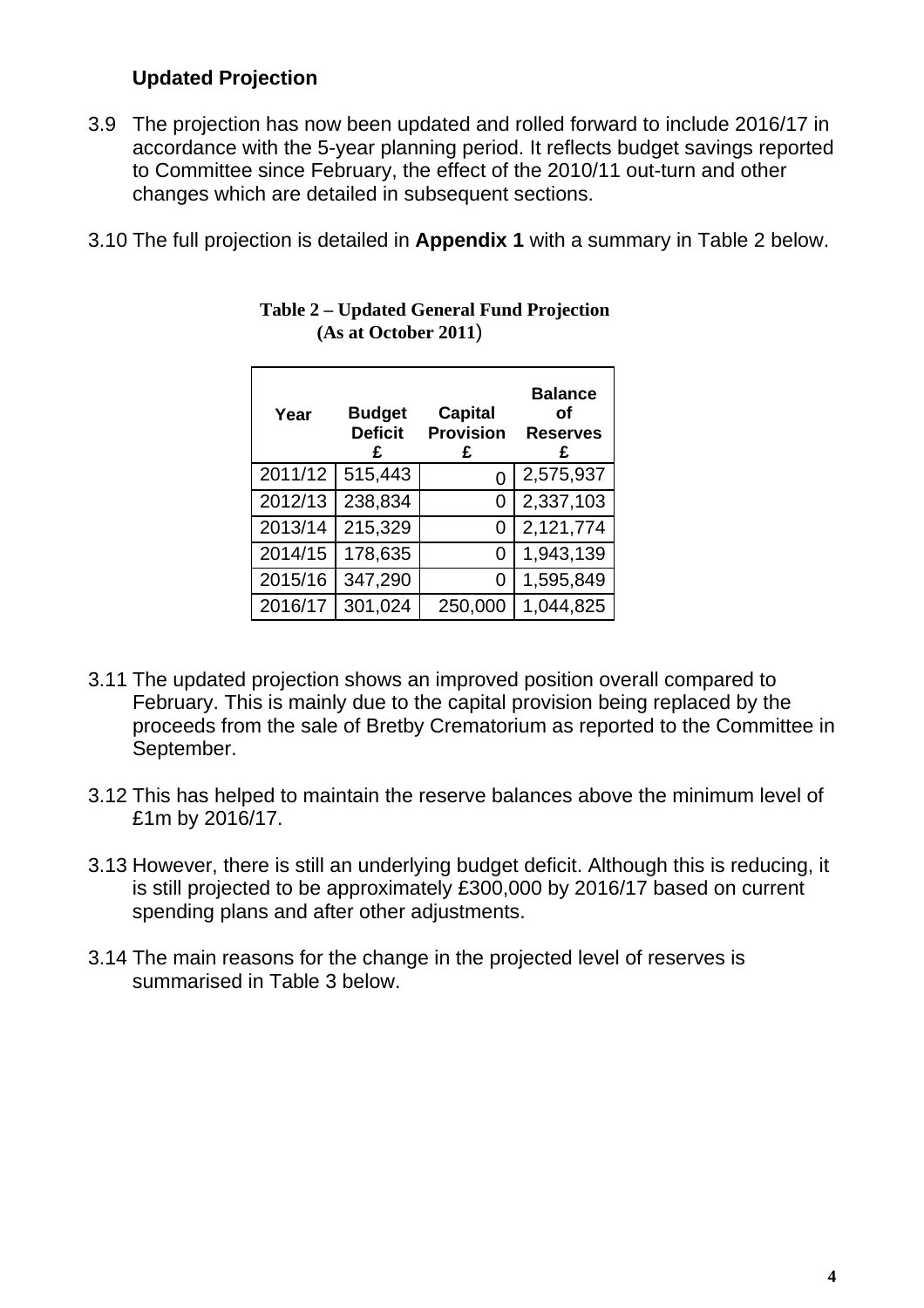#### **Table 3: Summary of Changes to Projection (figures are cumulative over 5-years)**

| Previous Reserve Balance as at 31st March 2016 (table 1) | 499,070    |
|----------------------------------------------------------|------------|
| Decrease in Reserve Balance following 10/11 out-turn     | $-49,451$  |
| Adjustment following audit of accounts 10/11             | 1,917      |
| Earmarked Reserves transferred to General Fund           | 82,414     |
| Adjustment for Senior Management Review                  | 325,883    |
| Sub-total                                                | 859,833    |
| Bretby Crematorium - Sale Proceeds                       | 1,510,000  |
| <b>Approved Budget Savings</b>                           | 428,494    |
| Sub-total                                                | 2,798,327  |
| <b>Additional Cost of Housing Benefits</b>               | $-600,000$ |
| Additional Fuel Costs (2010/11 only)                     | $-30,000$  |
| Projected Reduction in Building Regulations Income       | $-400,000$ |
| Growth, Revised Inflation and Pension Contributions      | $-172,477$ |
| Projected Budget Deficit 2016/17                         | $-301,024$ |
| Capital Provision 2016/17                                | $-250,000$ |
| <b>PROJECTED BALANCE ON GENERAL RESERVE 2017</b>         | 1,044,826  |

3.15 An analysis of the changes is detailed in the following sections.

# **Adjustment to Balance B/fwd**

- 3.16 This has been adjusted upwards following the budget out-turn for 2010/11 that was approved at the Committee in June 2011. This reported that overall reserve balances, after adjusting for the timing difference regarding the Senior Management Review, were £295,000 greater than estimated. This was due to overall spending being lower than that budgeted.
- 3.17 The General Reserve has also been increased following the transfer of balances on earmarked reserves for the DSO and Corporate Services which are longer required.

#### **Sale Proceeds from Bretby Crematorium**

- 3.18 As reported to the Committee in September, the Council received just over £3m from its share of the sale of the Crematorium. The sale proceeds have negated the need to set-aside a provision in the financial plan to replace vehicles, plant and equipment, together with the final Covenant repayments.
- 3.19 This has released resources of £1.5m in the revenue plan besides providing an equivalent amount for new capital investment.

### **Approved Budget Savings**

3.20 The amount of £428,000 in Table 3 is the summation of savings during the year to-date. This figure is net, after taking account of one-off costs associated with restructures, together with the amount already included in the MTFP for temporary posts falling out which have now been mainstreamed.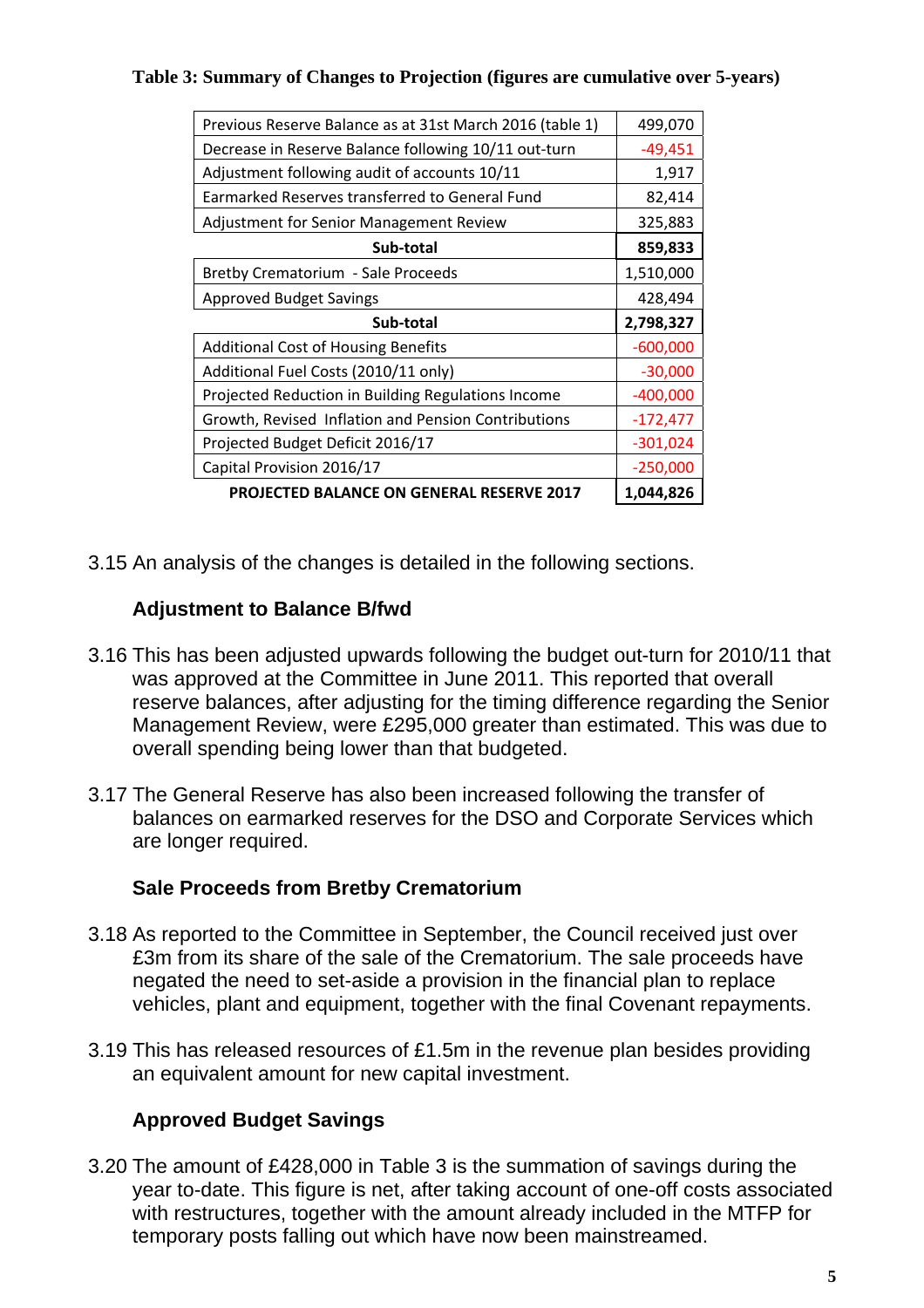3.21 A further analysis is provided in Table 4 below.

|  |  |  | Table 4: Analysis of Budget Savings made to-date (cumulative effect over 5-years) |
|--|--|--|-----------------------------------------------------------------------------------|
|  |  |  |                                                                                   |
|  |  |  |                                                                                   |
|  |  |  |                                                                                   |

| Area                                                                                                                                            | £          |
|-------------------------------------------------------------------------------------------------------------------------------------------------|------------|
|                                                                                                                                                 |            |
| Community Services Budget Review as reported in February<br>2011, in particular ceasing the Partnership with Groundwork<br>Derby and Derbyshire | 265,000    |
| Reduction in Grounds Maintenance Costs following Service<br>Review in May 2011                                                                  | 245,000    |
| Reorganisation of the Operations Directorate as reported to<br>the Committee in June and September 2011                                         | 99,121     |
| Sub - Total Gross Savings Made                                                                                                                  | 609,121    |
| Less – provision for 2 posts falling out in the MTFP which<br>were mainstreamed in the above reorganisation                                     | (180, 627) |
| <b>Total – Net Savings</b>                                                                                                                      | 428,494    |

# **Housing Benefits**

- 3.22 This is to reflect, on an on-going basis, the additional costs falling on the Council as reported to the Committee during the last year. As part of the budget round for 2011/12, the Committee agreed for Overview and Scrutiny (O&S) Committee to undertake a review of the issues.
- 3.23 O&S agreed the final scope for that piece of work in September and the review is now underway. They are due to report during the final stages of the budget round for 2012/13.

### **Income from Building Regulation Fees**

3.24 The base budget was forecasted to increase from £210,000 to £340,000 (£130,000) per year from 2012/13. Referring to current income and the general economic outlook, it is unlikely that this will occur. Consequently, the increase has been scaled back to £30,000 per year.

### **Risks and Assumptions**

- 3.25 Having reset the base position following known adjustments and changes as detailed above, the following sections set out the key risks and assumptions underpinning the financial projection.
- 3.26 It is recommended that the Committee consider and note the issues that are likely to have an impact, adverse or favourable, on the base position moving forward. These are: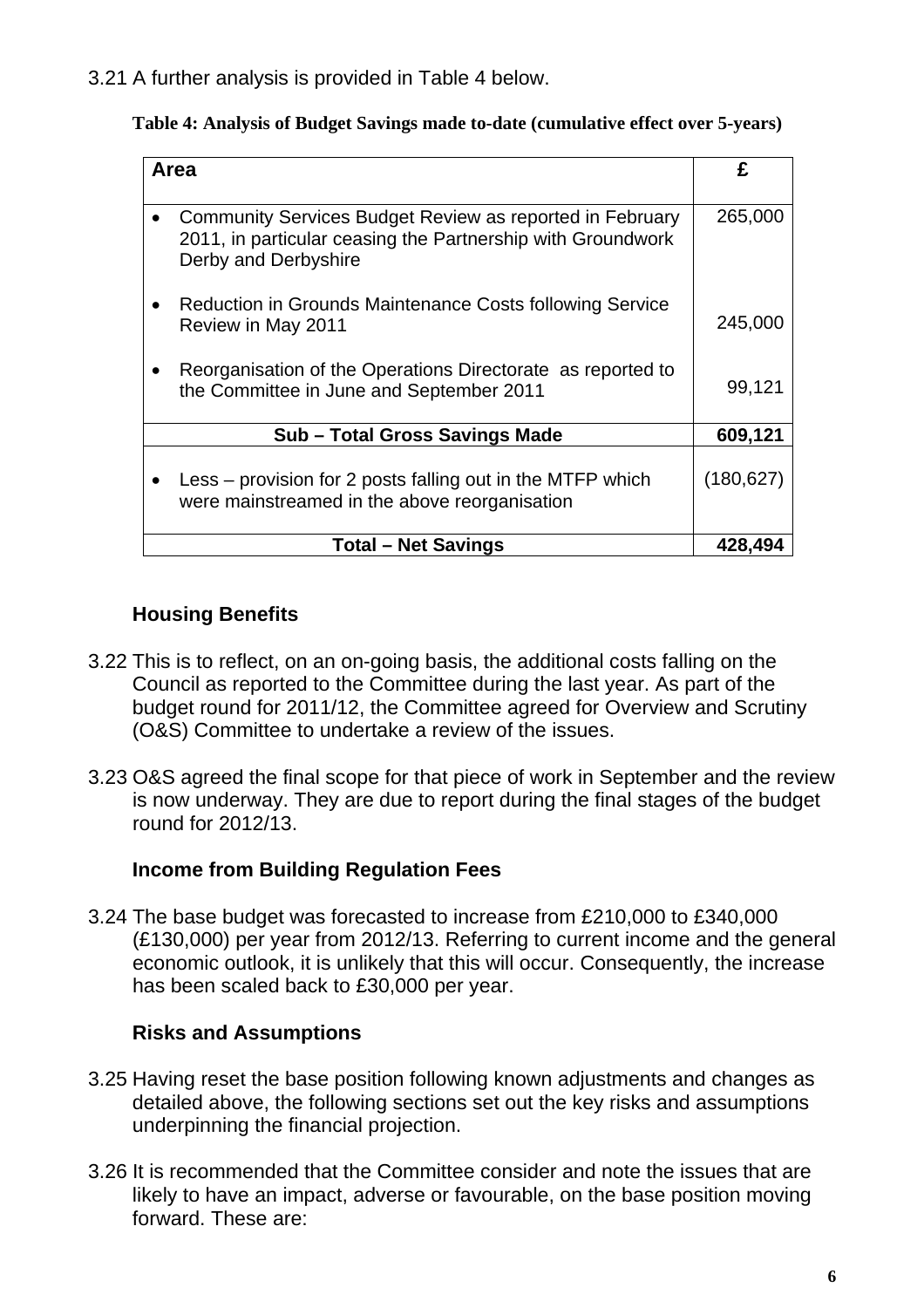- Pay inflation
- Inflation on other costs and income
- Fees and Charges
- Growth
- Pensions
- Interest
- Significant Income Streams from local services
- Government Grant
- New Homes Bonus
- Council Tax

# **Pay Inflation**

- 3.27 The MTFP provides for inflationary increases of 0.5% in 2011/12 and 2012/13. This reflects the Government's policy of enforcing a pay freeze for local government workers, with a contingency provided to meet a flat rate payment to lower paid workers as set out by the Government. A provision of 2.5% per year is included from 2013/14.
- 3.28 Following the transfer of staff to Northgate in August 2010 together with the recent restructures of Senior Management and in the Operations Directorate, the Council's pay bill has reduced from £10.4m to approximately £7.2m in the General Fund. A 1% variation to the assumptions above, equates to around £70,000 per year, so this is still quite a sensitive variable.

# **Inflation on Other Costs and Income**

- 3.29 In accordance with the Financial Strategy, inflation is not automatically applied to all cost heads and a provision is made where it is considered unavoidable in accordance with Government forecasts for longer term inflation.
- 3.30 This mainly applies to items such as fuel, energy/utility costs, repairs/maintenance and contracted supplies/services. Allowances are also set for concurrent expenses paid to parish councils together with grants to voluntary bodies.
- 3.31 Most budget heads are in fact cash limited and in particular those relating to office and other overhead expenses. Allowance is made for increases in fees and charges where the Council has discretion to do so.
- 3.32 Total inflation is held and controlled as a separate contingency in the MTFP along with the provision for pay awards. It is only allocated to budgets once an inflationary increase or allowance is either approved or known to have impacted upon a base budget.
- 3.33 Since this policy was introduced two years ago, there has been little call on the contingency and this has been returned to the general reserve at the year end. There are also on-going savings if the base budget is not increased from one year to the next in accordance with the inflation factors.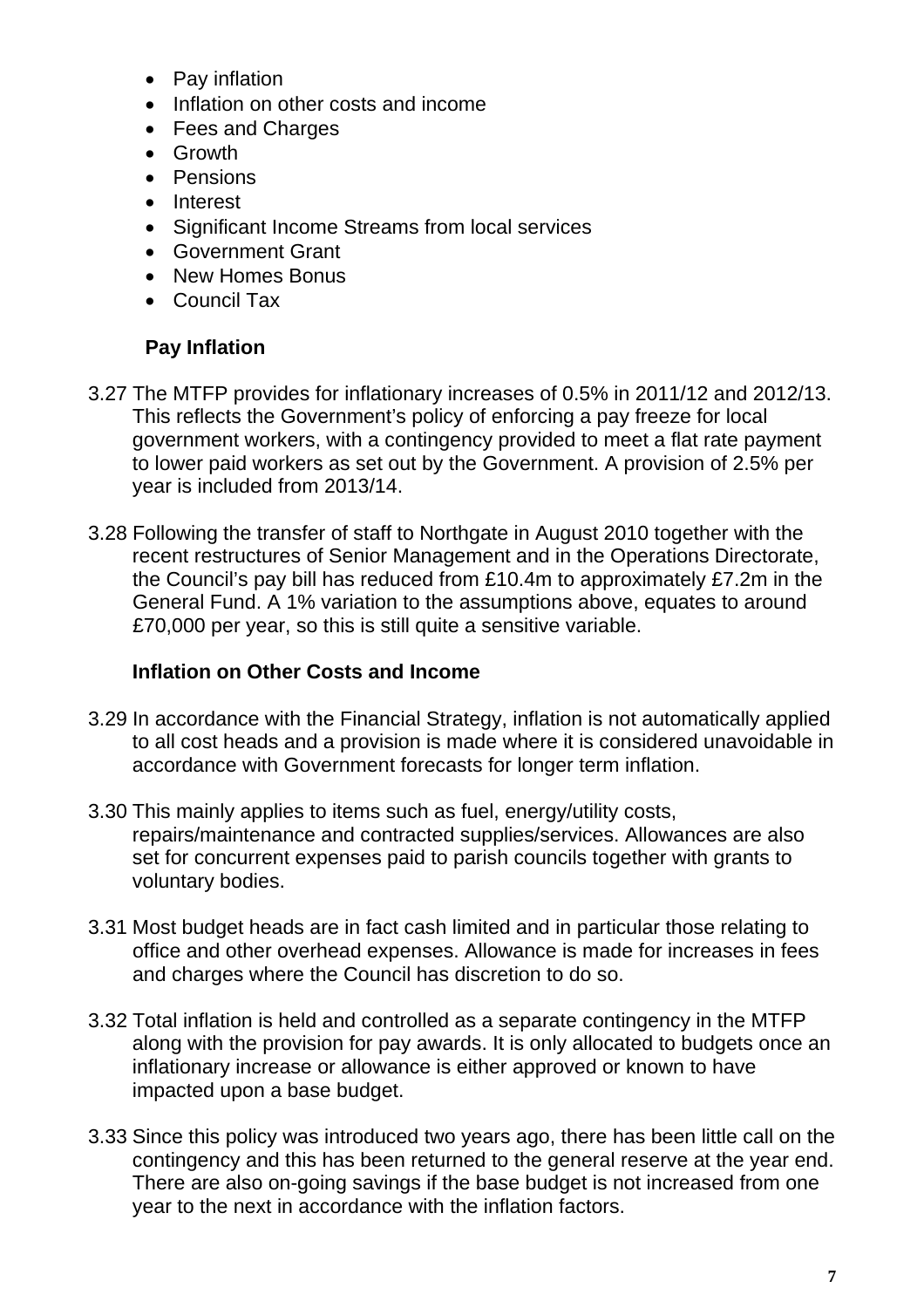3.34 As previously reported, the cost of fuel is currently the main cost pressure on day to day service provision and this would be financed from the contingency. If costs can continue to be contained within the base budget, then this contingency can be freed going forward and have a positive on the overall financial position.

## **Fees and Charges**

3.35 The level of increase for fees and charges may present a risk. Year on year, it may not be possible to generate the increase on each and every charge made. In accordance with the Council's Charging Policy, the level of fees and charges is reviewed on an annual basis during the budget round, with an average increase across each service area being used as a target.

# **Growth**

- 3.36 Within the inflation contingency, a provision is also made that includes the phased increase for concurrent expenses paid to parish councils (as approved by the Committee in January 2010) together with anticipated costs in future years due to the general growth of the District.
- 3.37 An analysis of the updated inflation/growth provision (including pay) is summarised in Table 5 below.

|                          | 2011/12 | 2012/13    | 2013/14    | 2014/15    | 2015/16    | 2016/17    |
|--------------------------|---------|------------|------------|------------|------------|------------|
|                          | £       | £          | £          | £          | £          | £          |
| Pay                      | 35,762  | 35,941     | 180,604    | 185,120    | 189,748    | 194,491    |
| <b>Other Costs</b>       | 95,712  | 102,341    | 123,268    | 126,349    | 129,508    | 132,746    |
| Fees and Charges         | 0       | $-117,739$ | $-124,748$ | $-127,664$ | $-130,648$ | $-133,702$ |
| <b>Total - Inflation</b> | 131,474 | 20,543     | 179,124    | 183,805    | 188,608    | 193,535    |
| Add - Growth Provision   | 49,000  | 61,000     | 61,300     | 61,600     | 61,900     | 62,200     |
| <b>Total Contingency</b> | 180,474 | 81,543     | 240,424    | 245,405    | 250,508    | 255,735    |

#### **Table 5 – Analysis of Overall Inflation and Growth Contingency**

#### **Note**

**Inflation applicable to fees and charges has been included direct in the base budget for 2011/12 following a review of fees and charges during the previous budget round.**

# **Waste Collection and Recycling**

- 3.38 In addition to the growth provision included in Table 5, a separate provision continues to be made in the MTFP for Waste Collection. This was approved following a service review in 2009/10 which generated budget savings.
- 3.39 At some point, it is anticipated that due to the amount of residential development having already, and due to take place in the District, that this will incur additional costs for waste collection and recycling. Effectively, this is setting aside a proportion of the additional council tax currently being collected.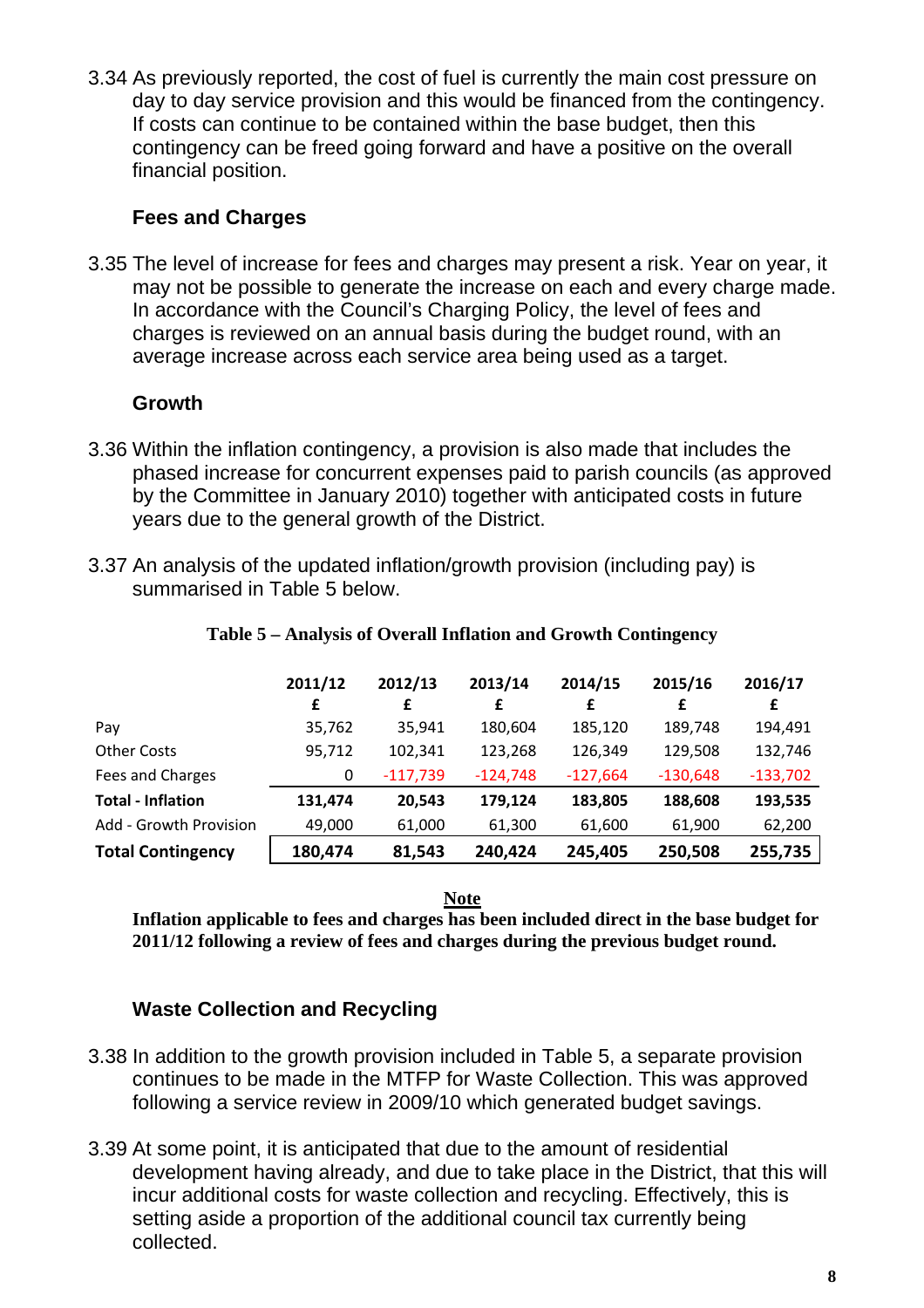# **Pensions**

- 3.40 The results of the 2010 actuarial valuation were included in the budget from 2011/12. As previously reported, this increased the Council's contribution from 19.9% to over 22% on pensionable pay, per year. This will be fixed for the next three years until 2013/14.
- 3.41 It is uncertain what will happen at the next valuation in 2013 and whether any policy changes nationally would have taken place before that time. The Council's total payment is just under £1.1m per year. Consequently, this is sensitive to change.

### **Interest Payable and Receivable**

3.42 The following interest rates and income estimates from money held on shortterm deposit are included in the current projection.

| Year    | <b>Interest</b> | Average              |
|---------|-----------------|----------------------|
|         | <b>Received</b> | <b>Interest Rate</b> |
| 2011/12 | £52,500         | 1.75%                |
| 2012/13 | £105,000        | 3.50%                |
| 2013/14 | £120,000        | 4.00%                |
| 2014/15 | £142,500        | 4.75%                |
| 2015/16 | £142,500        | 4.75%                |
| 2016/17 | £142,500        | 4.75%                |

#### **Table 6: Projected Interest Rates and Receipts within the Current Projection**

- 3.43 The average rate currently being earned on deposits is just under 1%. As reported to the Committee in September, with rates remaining historically low, it is now most unlikely that a rate of 1.75% will be achieved in 2011/12.
- 3.44 However, the money held on deposit has historically been higher than estimated. The figures in Table 6 are based on an average cash position of £3m. To-date, in 2011/12 this has been £6.25m, helped by the proceeds from the Crematorium sale.
- 3.45 Clearly though an average interest rate of 3.5% in 2012/13 seems highly optimistic as does the longer term assumption of 4.75%. This will be reviewed in the Treasury Management Strategy as part of the forthcoming budget round.

### **Income from Planning Fees**

- 3.46 The projection includes future estimates of income from planning, building regulations and land charges - significant income streams for the Council.
- 3.47 Current estimates, together with historic levels are detailed in Table 7 below.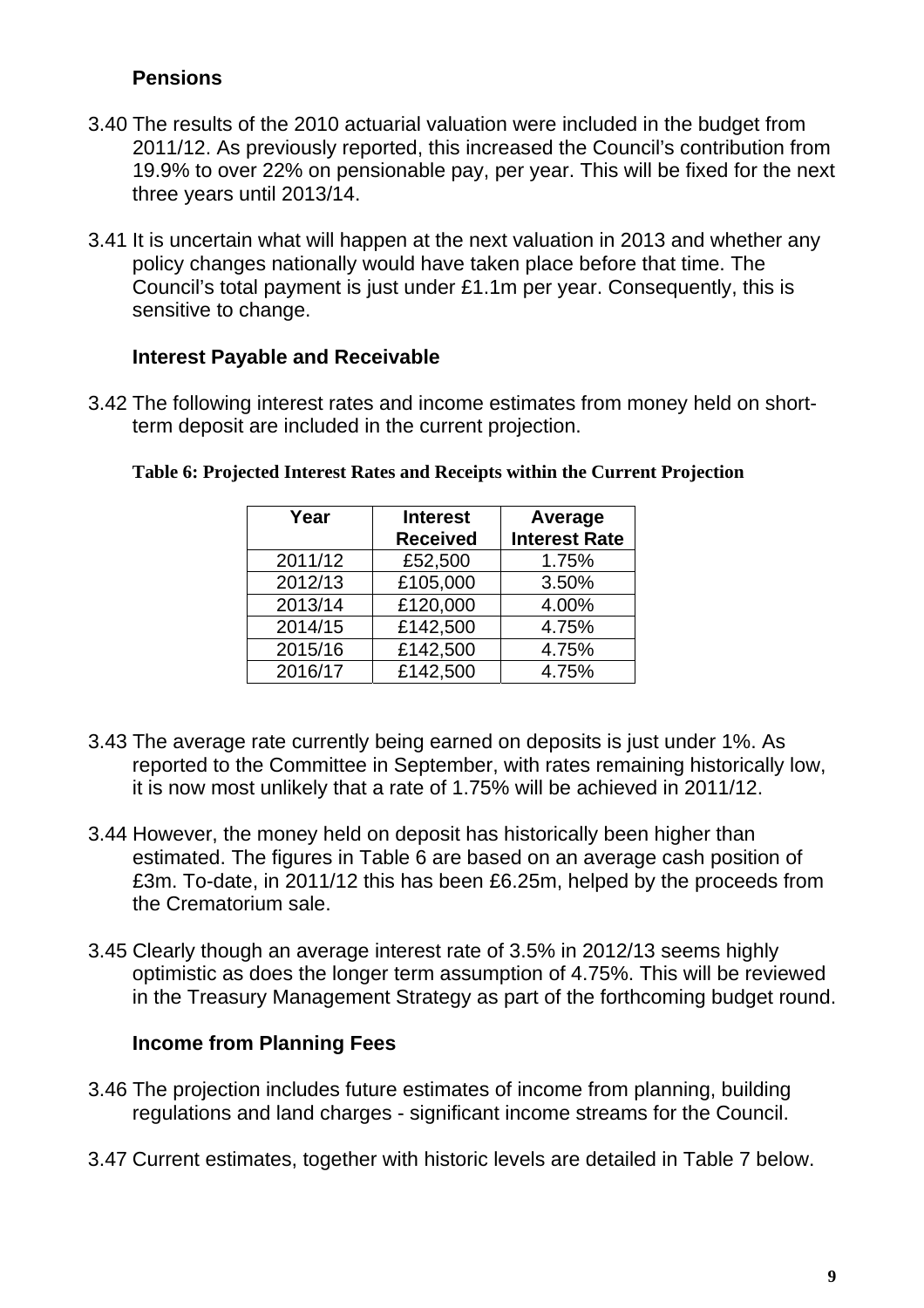| Year                    | <b>Planning</b><br><b>Fees</b><br>£ | <b>Building</b><br>Regs.<br>£ | Land<br><b>Charges</b><br>£ | <b>Total</b><br>£ |
|-------------------------|-------------------------------------|-------------------------------|-----------------------------|-------------------|
| <b>Actual 2004/05</b>   | 501,700                             | 348,130                       | 238,665                     | 1,088,495         |
| <b>Actual 2005/06</b>   | 612,198                             | 370,232                       | 229,826                     | 1,212,256         |
| <b>Actual 2006/07</b>   | 677,366                             | 338,055                       | 227,812                     | 1,243,233         |
| <b>Actual 2007/08</b>   | 573,747                             | 297,089                       | 192,798                     | 1,063,634         |
| <b>Actual 2008/09</b>   | 517,485                             | 236,242                       | 106,375                     | 860,102           |
| <b>Actual 2009/10</b>   | 677,070                             | 232,875                       | 134,023                     | 1,043,968         |
| <b>Actual 2010/11</b>   | 256,993                             | 224,472                       | 114,822                     | 596,287           |
| Budget 2011/12          | 538,000                             | 210,000                       | 125,000                     | 873,000           |
| Forecast 2012/13        | 598,000                             | 240,000                       | 125,000                     | 963,000           |
| <b>Forecast 2013/14</b> | 598,000                             | 240,000                       | 125,000                     | 963,000           |
| Forecast 2014/15        | 598,000                             | 240,000                       | 125,000                     | 963,000           |
| Forecast 2015/16        | 598,000                             | 240,000                       | 125,000                     | 963,000           |
| Forecast 2016/17        | 598,000                             | 240,000                       | 125,000                     | 963,000           |

**Table 7: Significant Income Streams included in the Current Projection** 

- 3.48 As reported to the Committee in September, based on the first quarter's performance, income in 2011/12, compared to the budget, is holding up. The forecasts are currently based on an upturn in the current economic climate during 2012/13. However, the forecast for building regulations has been revised down from that previously as highlighted earlier in the report.
- 3.49 Clearly, these income streams can be volatile, but in a buoyant economy can generate additional income for the Council. The forecasted income assumes a step up in 2012/13, which is still a risk, but not to the same degree when the economy was growing much faster up to 2008.
- 3.50 These forecasts also assume that no additional resources are required to manage demand. However, this will need to be kept under review should levels change more substantially in the future.

### **Government Grant**

- 3.51 The amounts up to and including 2013/14 are those that were notified to the Council following CSR 2010. They are subject to revision, but are not expected to change significantly.
- 3.52 The Committee considered a report on  $12<sup>th</sup>$  October regarding the Government's proposals to introduce a Business Rates Retention Scheme to replace the current Formula Grant system. Subject to consultation and Parliamentary approval, implementation is planned for April 2013.
- 3.53 This would almost certainly change the forecasts in the MTFP. The next spending review of public expenditure is expected in 2013.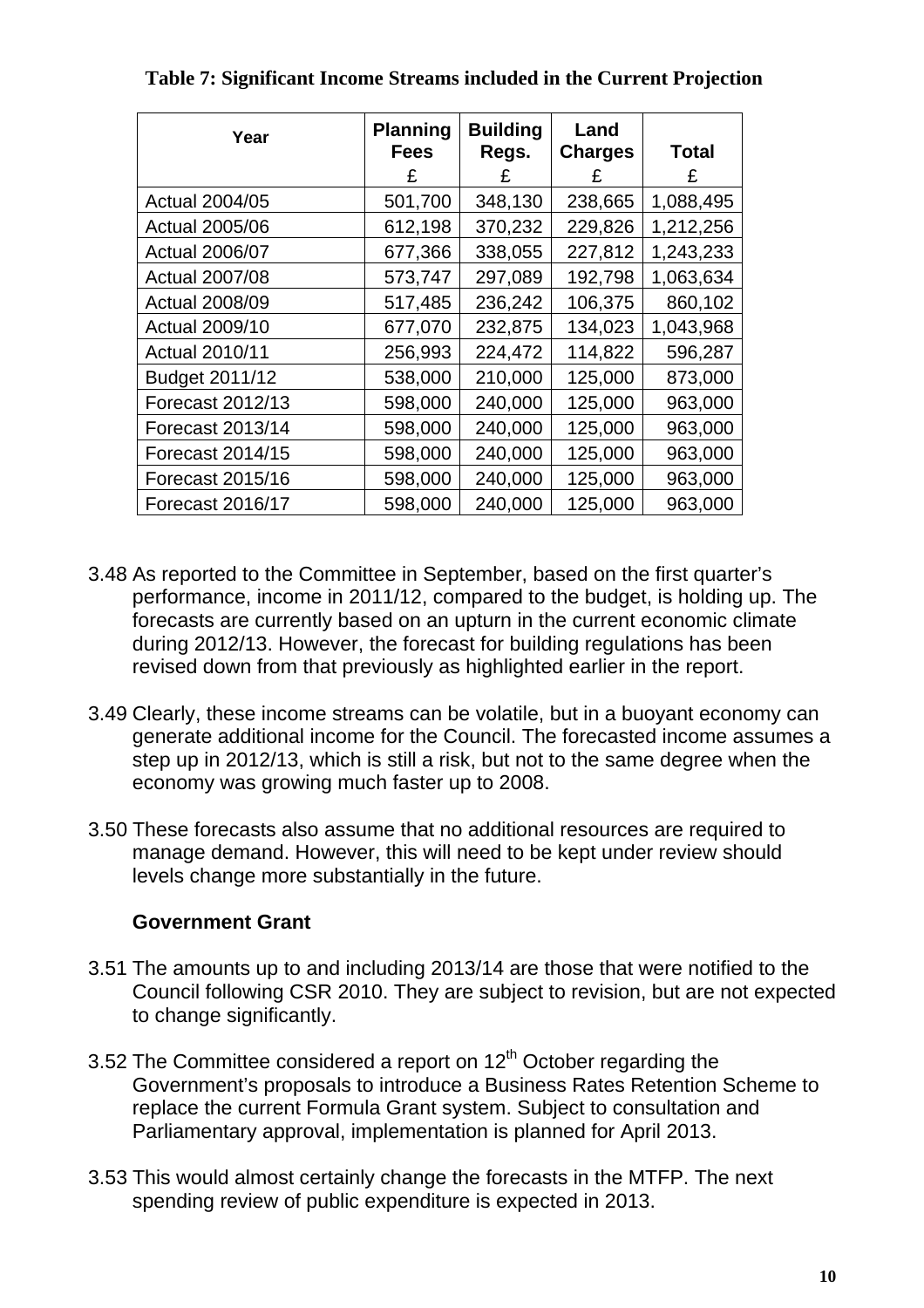# **New Homes Bonus (NHB)**

- 3.54 Depending on how NHB is funded nationally beyond 2012/13, this could generate additional resources over and above those included in the MTFP. The current Plan does not include the full effects of last year's or anticipated future year's growth due to uncertainty over funding.
- 3.55 The Government have stressed that after 2012/13, any additional monies will be contained within the overall pot for local authorities, indicating that grant elsewhere may be reduced to compensate.

# **Council Tax**

- 3.56 A 2.5% increase in the rate of council tax per year continues to be included in the MTFP. The forecast also includes growth in new properties liable for council tax of 1% per year. The average growth in recent years has been 1.5%, including the last two years where growth has been lower.
- 3.57 A 1% variation from the 2.5% in the rate of tax set, equates to just under £50,000 per year, or £250,000 over the 5-year planning period.

# **Proposed Council Tax Freeze 2012/13**

3.58 A recent announcement by the Treasury has indicated that a new grant scheme will be open to councils who decide to freeze or reduce their council tax next year. If they do, councils will receive additional funding equivalent to raising their 2011-12 council tax by 2.5%. Full details of the scheme are awaited.

# **Other Provisions Set-aside**

- 3.59 In accordance with previous approvals, several amounts continue to be setaside to meet costs associated with a range of issues. These are itemised in **Appendix 1** and include:
	- Bad Debts
	- Pay and Grading Review
	- Support to the Voluntary and Community Sector
	- District Elections
	- Land Charges Refunds (Property Searches)
	- Place Surveys (or equivalent)

# **Provision for Capital**

- 3.60 An amount of £250,000 has also been set-aside against Reserves in 2016/17 to meet vehicle replacements. This is a contingency should other capital receipts not be generated before then.
- 3.61 Although some further resources should be generated in this period, they are not yet guaranteed. An analysis of potential resources is detailed in Section 4.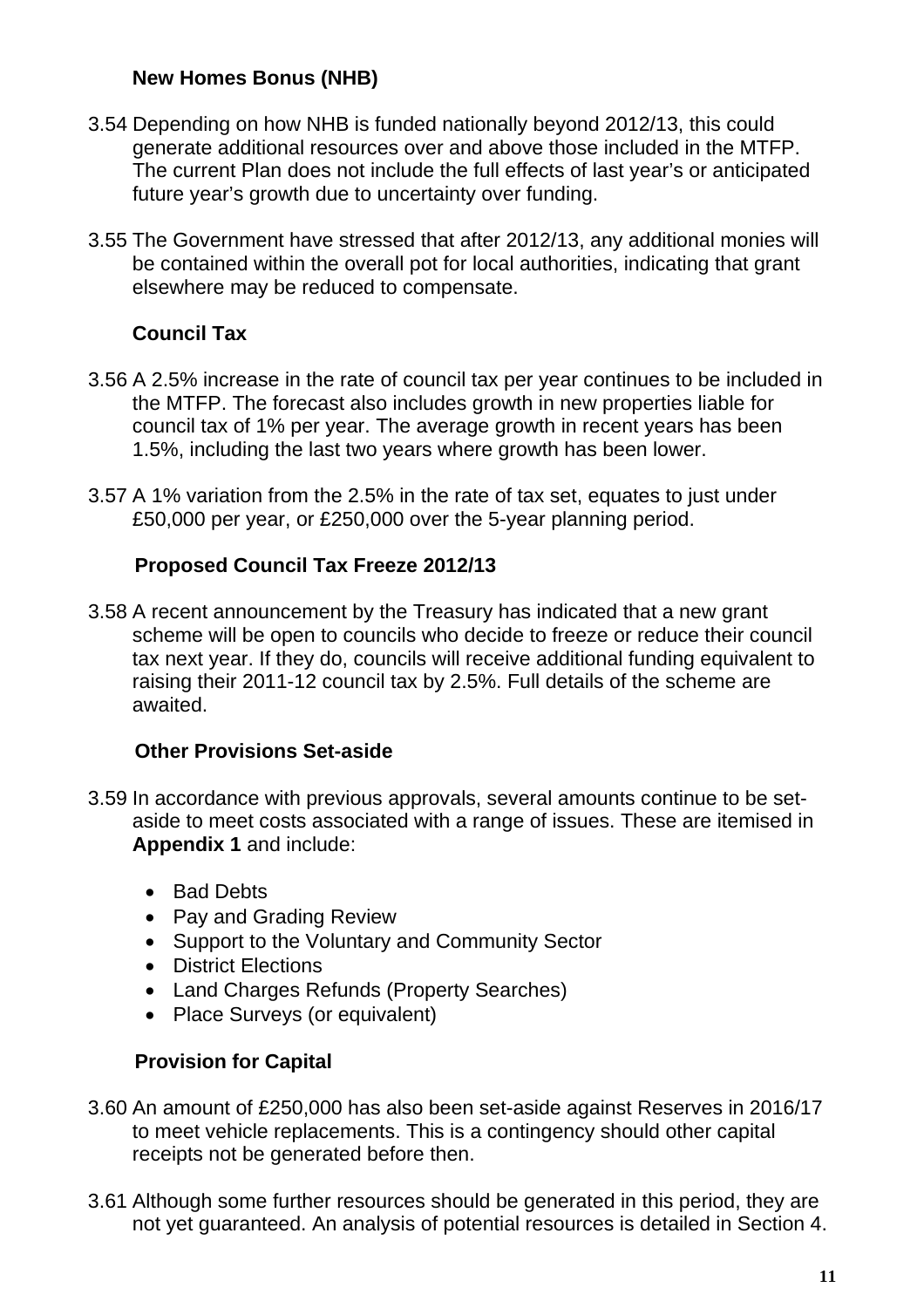# **The Overall Position**

- 3.62 The Council has a history of spending within budget which is prudent but it should not be assumed that this will continue. Based on an analysis of the risks in the preceding sections, it is clear that the financial position could change compared to the forecasts, especially in the longer term.
- 3.63 To a certain extent, this will depend on decisions taken by the Government and the state of the overall economy. It is considered that budgets and forecasts are prudent. Whilst the level of balances by 2017 are now projected to be around the safe minimum level, in the longer-term, the Council still has an underlying budget deficit.
- 3.64 Therefore, work continues on identifying further budget savings. This includes work currently being undertaken by Northgate Public Services as part of their guarantee to deliver cashable savings through efficiencies and transformation.
- 3.65 In accordance with the Financial Strategy, when savings are known and guaranteed, these will then be built into the MTFP.

# **Minimum Level of Balances**

- 3.66 The Council continues to face many financial risks and variables. Therefore, it needs to be prudent in ensuring that it maintains an adequate level of general reserves on its General Fund to act as a contingency.
- 3.67 The Local Government Act 2003, places the emphasis on each local authority to determine its minimum level of reserves, based on advice from the authority's Section 151 (Chief Finance) Officer. This will depend on local circumstances and the minimum level should be reviewed on a regular basis.
- 3.68 Based on this, the Council's minimum level as set out in the Financial Strategy is **£1m** on the General Fund. This level is calculated based on an assessment of the major financial risks facing the Council including major income streams, inflation and interest rates, all of which are detailed in previous sections of the report.
- 3.69 Good practice suggests that the minimum level should be between **5**% and **10**% of net revenue expenditure. Based on the forecasted net revenue expenditure on the General Fund, a level of £1m equates to around 8% on average over the planning period.

# **4.0 CAPITAL INVESTMENT and FINANCING**

4.1 The Council is guided under a National Prudential Code of Practice to set a 5 year capital investment programme. Clearly, this has to be based on assumptions about likely resources to be available and potential commitments facing the Council over this period.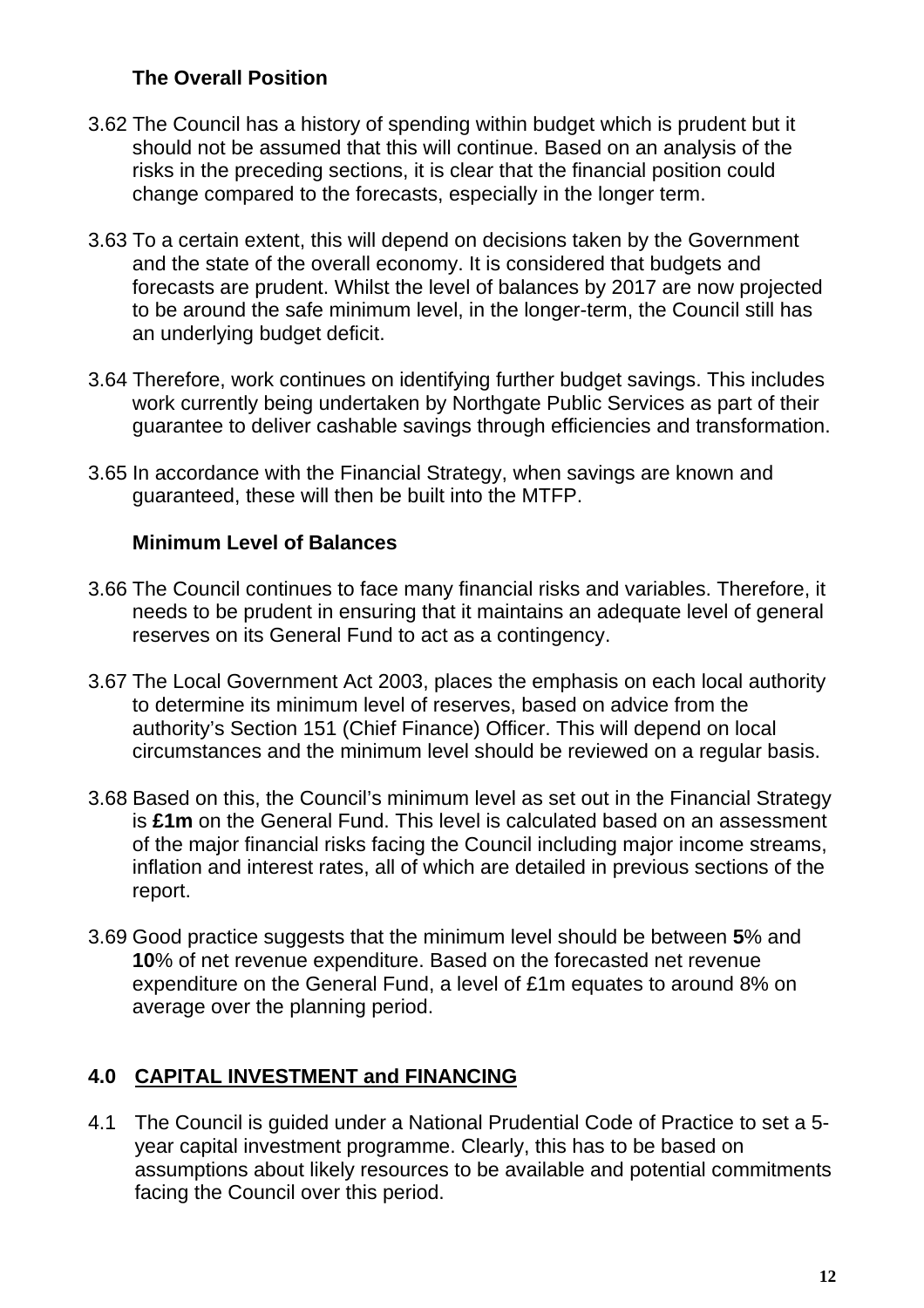- 4.2 As previously reported, the Council's immediate capital commitments in the form of the final covenant commitments and replacement of vehicles are now fully resourced. This also includes the estimated cost of statutory housing assessments in 2012/13 and 2013/14.
- 4.3 The updated capital programme is detailed in **Appendix 2** with commentary provided in the following sections. This includes amounts brought forward from 2010/11 and other adjustments as approved by the Committee in September.

## **Council House Improvements**

4.4 No provision has been made beyond the current year 2011/12. With the introduction of self-financing, the Major Repairs Allowance will disappear and future capital expenditure has been included in the HRA's Business Plan.

# **Private Sector Housing Renewal**

- 4.5 The Council's allocation in the form of a Government grant has been confirmed for 2011/12 at £269,000. This is lower than previous years and does not include a separate allocation for improving standards (Decent Homes) as previous years.
- 4.6 The Government have indicated that similar allocations will be provided for 2012/13 and 2013/14. Funding beyond that is uncertain.

### **New Investment**

- 4.7 Beyond the current year, there is almost no new investment after existing schemes are completed and some major funding sources such as Growth Point end. Provision continues to be made for spending on Youth and Play Facilities, but this is very much dependent on external funding.
- 4.8 However, the Committee approved a working group in September to consider bids for new investment to utilise the remaining proceeds from the Crematorium sale. Approximately £1.7m is available and the working group will report back to Committee on 1<sup>st</sup> December 2011.

### **Analysis of Resources for Investment**

4.9 **Appendix 2** details usable receipts with a summary provided in Table 8 below.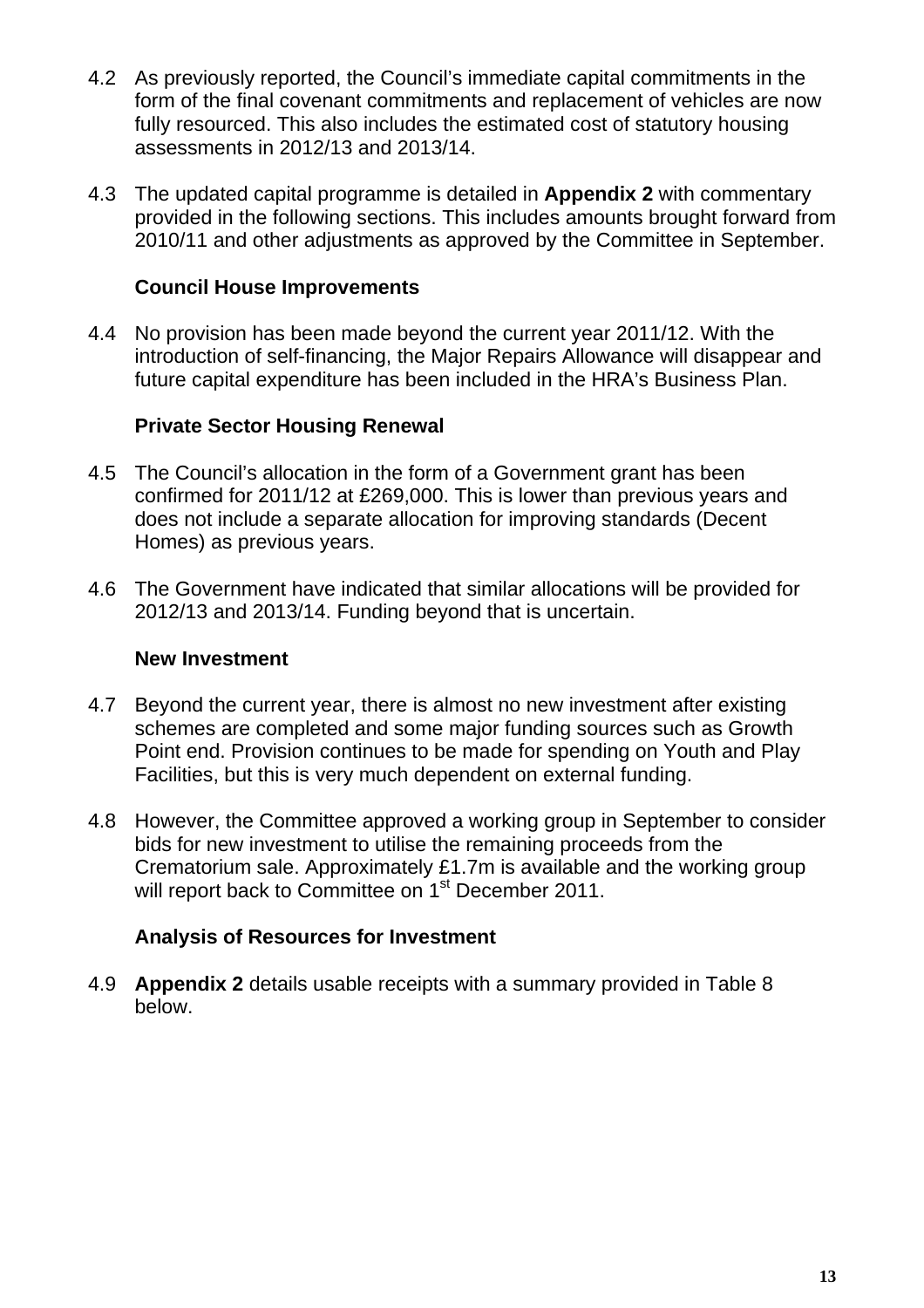### **Table 8: Capital Resources for Investment**

|                                                                   | 2011/12      | 2012/13    | 2013/14    | 2014/15    | 2015/16    | 2016/17    |
|-------------------------------------------------------------------|--------------|------------|------------|------------|------------|------------|
| Balance b/fwd                                                     | 841,099      | 1,215,899  | 980,899    | 720,899    | 520,899    | 300,899    |
| Add - New receipts in the<br>Year (Net after Pooling and<br>Fees) | 3,149,276    | 50,000     | 50,000     | 50,000     | 50,000     | 50,000     |
| Less- Amount Required to<br><b>Fund Existing programme</b>        | $-1,035,019$ | $-285,000$ | $-310,000$ | $-250,000$ | $-270,000$ | $-250,000$ |
| Less - Resources set-aside<br>for New Investment                  | $-1,739,457$ | 0          | 0          |            |            |            |
| <b>Balance c/fwd</b>                                              | 1,215,899    | 980,899    | 720,899    | 520,899    | 300,899    | 100,899    |

- 4.10 The table shows that some receipts (£50,000 per year) will continue to be generated. This relates to receipts from granting easements and the sale of small plots of land.
- 4.11 It excludes, from 2012/13, the retained receipts from council house sales; these will be maintained in the HRA following the introduction of self-financing, as approved by the Committee.
- 4.12 It also excludes any proceeds from the sale of larger assets or that generated from redevelopment projects such as the depot relocation. Due to the uncertainty and timing of any larger receipts, these will only be considered once received in accordance with the Financial Strategy.
- 4.13 The amount required for vehicle replacements in 2016/17 (£250,000) will be financed if the level of receipts (£50,000) are generated. As highlighted earlier in the report, a contingency of £250,000 has been set-aside against General Fund Balances as a safeguard against this.

# **5.0 Financial Implications**

5.1 As detailed in the report

### **6.0 Corporate Implications**

- 6.1 The MTFP assesses the resources and options available to the Council in order for it to deliver its services and priorities set out in its Corporate Plan.
- 6.2 The projections continue to show some uncertainty, especially around central funding, with an underlying budget deficit. Therefore, it is important that all service areas continue to manage resources carefully and to generate cashable efficiency savings wherever possible.